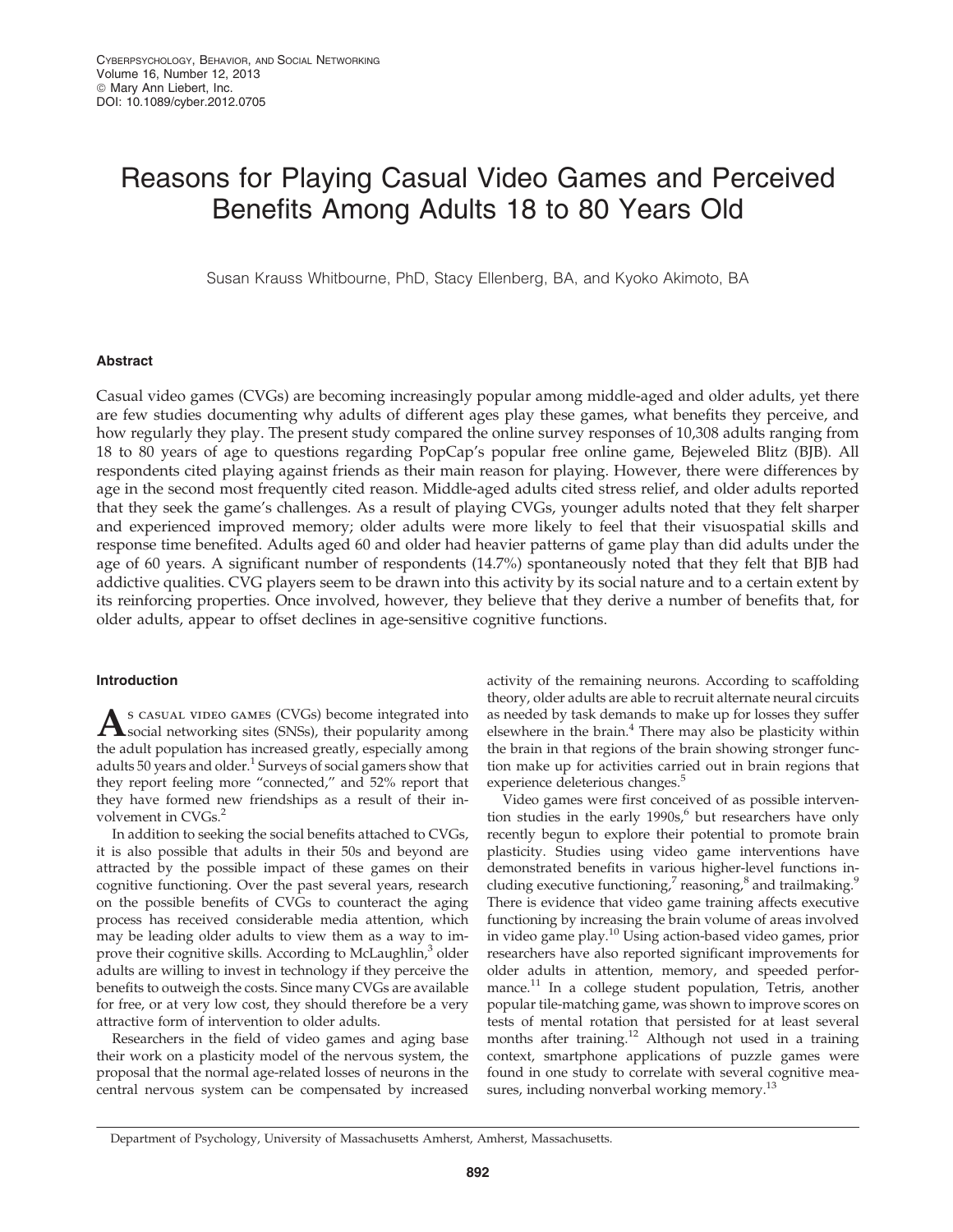Through these intervention studies, researchers hope to promote successful cognitive aging, which can be defined as cognitive performance that is above the average for an individual's age group as objectively measured.<sup>14</sup> Questions remain about whether video game training can transfer to real world tasks, however,  $15,16$  prompting researchers to continue to evaluate alternative game formats.<sup>17</sup>

One issue that has emerged in video game training studies is that of finding the best format that will both promote plasticity and motivate the older adult player. Many of the video games used in existing studies employ the first-person shooter format, and although these may be the best approach from a cognitive perspective,<sup>18</sup> they are not games that older adults enjoy playing.

With this background, the present study investigated adult age differences in casual game play to compare the reasons for playing and perceived cognitive benefits of CVGs. The sample consisted of adults who play PopCap's popular Bejeweled Blitz (BJB), a colorful three-match game that is offered free on Facebook and is now in use by more than five million players.<sup>20</sup> BJB requires that players use a mouse or fingertip to align at least three gemstones of the same shape and color in rows or columns within an  $8 \times 8$  matrix, making as many matches as they can within one minute of play per game. Players can gain extra points by matching larger patterns, and the faster they make their matches, the more opportunities they have to increase their score by matching more gemstones. When they finish the game, they receive a complete analysis of their pattern of scoring, which includes bonuses received from patterns of tiles remaining on the board. With the sound effects turned on, players also experience reinforcement for making matches (such as hearing a deep voice proclaim ''Awesome''), as well as cues that the time limit is approaching. Music is paired with matches, getting louder and faster as the player's performance improves.

BJB players are able to compete with Facebook friends to achieve a higher ranking on weekly leader boards. They receive a point bonus when the sum of their friends and their own playing scores reach a certain threshold each week. Players are also encouraged to invite other Facebook friends to use the BJB application and can send them beneficial game gifts as incentives. Therefore, BJB may have cognitive benefits by promoting visual search and reaction time, but it is marketed primarily as a social networking game that promotes competition, advancement, and fun.

Through an online survey, respondents in the present study provided their reasons for playing BJB, its perceived benefits, and their frequency of gameplay. Older adults were expected to seek the cognitive stimulation of the games compared to younger adults, who were expected to be more likely to play for social reasons. Exploratory analyses also examined demographic factors, age differences in patterns of game play, and qualitative responses to an open-ended question regarding CVGs in general.

# Method

#### Respondents

An online sample of 10,308 respondents (83% female) provided data on their patterns of CVG play. Based on the age distribution of the sample, five age groups were formed: 18–29 (11.0%), 30–39 (21.2%), 40–49 (27.0%), 50–60 (36.2%),

and 60 and over (13.4%). The majority had less than a bachelor's degree (68.2%), the next largest group had a college degree (19.4%), and the remainder had a graduate degree (12.4%). Of those who provided occupational information, the largest groups were retired (13.4%), office workers (12.3%), homemakers (11.0%), healthcare workers (11.0%), and those involved in service occupations (9.5%).

## **Measures**

A self-report questionnaire assessed the demographic variables of age, gender, education, and occupation. The reason for playing BJB was measured by asking, ''What is your main reason for playing the game?'' with choices including (a) challenge, (b) stress relief, (c) enjoy graphics and effects, (d) try to beat my friends and teammates, and (e) other. Perceived cognitive benefits of playing BJB were assessed with the question ''What is the main effect you think the game has had on your mental abilities?'' Responses to this question were (a) I feel sharper in performing other mental tasks, (b) my memory has improved, (c) my ability to see patterns has improved; (d) I can perform other timed tasks more quickly, (e) I feel more confident about my mental abilities,  $(f)$  my verbal skills have improved, and  $(g)$  other.

Frequency of video game play was assessed by asking ''How often do you play BJB?'' with the following choices: (a) once a week or less, (b) two or three times a week, (d) once a day, and (e) several times a day. Length of play was asked with the question ''How long is your typical gaming session?'' with the seven choices ranging from "less than 5 minutes" to "more than 2 hours." One open-ended question asked respondents to provide comments about video games or the survey (''Is there anything else you'd like to mention about playing online games that will help us in future research?'').

# Procedure

Respondents were recruited via a Psychology Today blog, ''Fulfillment at Any Age,'' written by the first author. A post by PopCap Games on Facebook also advertised the survey by directing readers to the Psychology Today Web site. The survey was preceded by an online consent form approved by the University of Massachusetts Amherst Institutional Review Board.

## **Results**

Across all age groups, respondents indicated that their reasons for playing BJB were to seek challenge (25.9%), to find stress relief (29.9%), to enjoy graphics and effects (3.6%), to beat friends and teammates (36.8%), and ''other'' (5.0%). Overall, respondents stated that BJB's main cognitive effect was to help them feel sharper (42.2%), have better memory (10.6%), be better able to see patterns (10.0%), perform timed tasks more quickly (19.2%), feel more confident about their mental abilities (3.7%), and improve their verbal skills (0.4%). The remainder cited "other" (10.8%), which included reporting no effect at all (5.1%).

There were age differences in the reasons for playing BJB,  $\chi^2(8)$  = 137.72,  $p < 0.001$ . As shown in Table 1, although most respondents sought CVGs for social benefits (i.e., to play against friends and teammates), this was particularly true for those in the youngest age group (18–29 years old). Relatively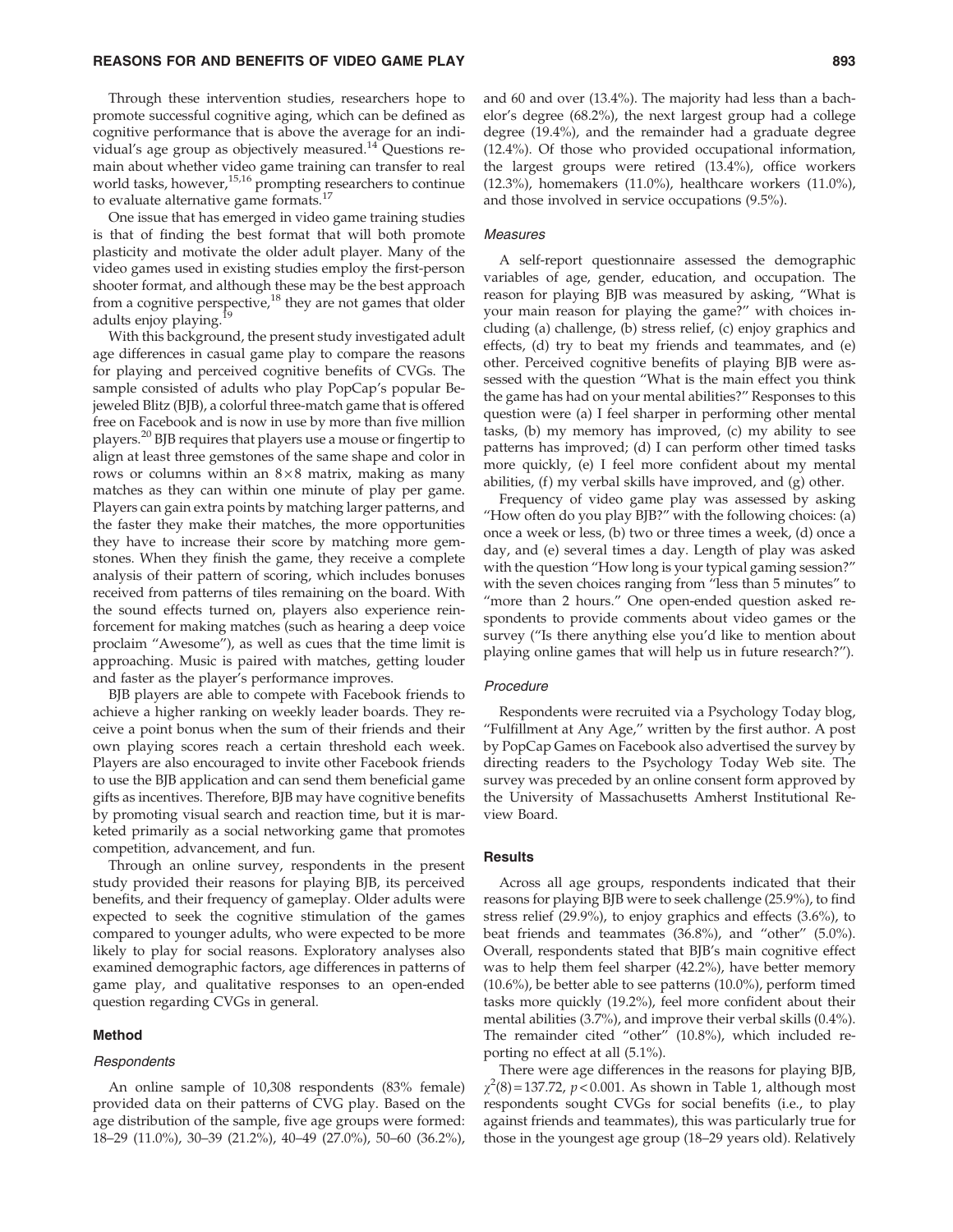| Age       | Challenge       | Stress relief      | Try to beat my friend and teammates | Enjoy graphics and effects | Total |  |
|-----------|-----------------|--------------------|-------------------------------------|----------------------------|-------|--|
| $18 - 29$ | $286(26.1\%)$   | $256(23.4\%)$      | 522 (47.7%)                         | 31 $(2.8\%)$               | 1,095 |  |
| $30 - 39$ | 519 (24.2%)     | $636(29.7\%)$      | 943 (44.0%)                         | 44 $(2.1\%)$               | 2,142 |  |
| $40 - 49$ | 665 (24.7%)     | 919 (34.1%)        | $1,033(38.3\%)$                     | 78 (2.9%)                  | 2,695 |  |
| $50 - 59$ | 714 (26.2%)     | 945 (34.6%)        | 948 (34.7%)                         | $122(4.5\%)$               | 2,729 |  |
| $60+$     | $401(30.5\%)$   | 287 (21.9%)        | 531 (40.4%)                         | 94 (7.2%)                  | 1,313 |  |
| Total     | $2,585(25.9\%)$ | $3,043$ $(30.5\%)$ | 3,977 (39.9%)                       | $369(3.7\%)$               | 9,974 |  |

Table 1. Main Reason for Playing BJB by Age Group

larger percentages of adults in the 30–59 year old age groups, inclusively, cited stress relief than did the respondents in the 18–29 or 60 and over age groups. For the adults in the 60 and older group, wanting a challenge was more frequently cited as a reason for playing than was the case for respondents in the other age groups.

There was a significant relationship between age group and responses to the most frequently cited of BJB's perceived cognitive benefits, as shown in Table 2,  $\chi^2(16) = 167.94$ ,  $p < 0.001$ . The percentages of respondents indicating that they were better able to see patterns and perform timed tasks more quickly was higher in each successively older age group. By contrast, feeling sharper and having improved memory were less frequently cited benefits for the older adults in the sample.

Based on the distribution of responses to the questions assessing frequency and length of play, a ''heavy'' player was defined as one who plays several times a day for 31 to 60 minutes at a time. Using these joint criteria, one-third of respondents qualified for this characterization (33.3%). The percentage of adults falling into the heavy player category increased with each successive age group, and was highest for adults 60 and older (40.5%),  $\chi^2(4)$  = 108.89, p < 0.001.

Among the total sample of adults reporting their age as 60 and older, nearly two-thirds (66.1%) were aged 60–64. A relatively larger proportion of the 60–64 year old respondents reported that they seek stress relief (25.0% vs. 15.6%), and more of the 65 and older respondents stated that they played to beat their friends and teammates (43.1% vs. 39.1%) and because they enjoy the graphics and effects (10.4% vs. 5.5%),  $\chi^2(3)$  = 22.82,  $p < 0.001$ . There were no differences between the two oldest groups of respondents in perceived benefits of playing BJB or patterns of game play.

Analysis of the open-ended question and ''other'' responses regarding BJB play identified themes not included in the structured questions through content analysis guided by word searches in the data file (e.g., all instances of ''social''). However, some of the responses had not been anticipated, and therefore their content was sorted on the basis of word frequency (e.g., use of the term ''addicted'' or ''addictive''). Table 3 includes several responses from each age group, selected because they were prototypical of those reported within their age group. Among the 2,518 respondents who included specific comments, the most consistent themes referred to the game as addictive  $(14.7\%)$ , fun  $(34.5\%)$ , and as a way to kill time  $(9.6\%)$ .

# **Discussion**

CVGs are highly popular features of SNSs, but there have been few studies on who plays them and what features they find particularly appealing. The game Bejeweled Blitz (BJB) is one of the most popular CVGs due to its ready availability through Facebook. The present study provided data on the factors that appeal to adults of different ages in BJB, as well as the game's perceived effects on cognitive functioning.

Regardless of age, the majority of respondents in the present study cited the social networking features of BJB as the game's primary attraction. These findings parallel those of previous research on the role-playing game Everquest, $21$  and reinforce the view that CVGs provide important social connections for adults. However, middle-aged adults also value the stress relief potential of the game, a finding that is consistent with experimental research investigating BJB's potential to improve mood and induce physical relaxation and even experience improvements in autonomic nervous system functioning.<sup>22,23</sup>

In terms of perceived benefits, young adults reported that they experience the cognitive benefits of feeling ''sharper'' and having better memory. With each progressively older age group, the benefits of improved visuo-spatial abilities and reaction time became more prominent. Thus, respondents of all ages are drawn to CVGs because these games provide a chance to connect with other people in their social network. Once they start to play these games on a regular basis, however, they report improved cognitive functioning.

Table 2. Main Effect of Playing BJB by Age Group

| Age       | Feel sharper    | Memory<br>has improved | Ability to see<br>patterns has improved | Can perform other<br>timed tasks more<br>quickly | Feel more<br>confident | Total |
|-----------|-----------------|------------------------|-----------------------------------------|--------------------------------------------------|------------------------|-------|
| $18 - 29$ | 598 (57.2%)     | 158 (15.1%)            | 74 (7.1%)                               | $173(16.6\%)$                                    | 42 $(4.0\%)$           | 1,045 |
| $30 - 39$ | $1,064(56.4\%)$ | 224 (11.9%)            | $167(8.8\%)$                            | $383(20.3\%)$                                    | 50 $(2.6\%)$           | 1,888 |
| $40 - 49$ | $1,202(50.6\%)$ | $287(12.1\%)$          | $247(10.4\%)$                           | 537 $(22.6\%)$                                   | $104(4.4\%)$           | 2,377 |
| $50 - 59$ | $1,176$ (48.6%) | $272(11.2\%)$          | $295(12.2\%)$                           | 556 (23.0%)                                      | $119(4.9\%)$           | 2,418 |
| $60+$     | 517 (43.0%)     | 126 (10.5%)            | 223 $(18.6\%)$                          | $281(23.4\%)$                                    | 55 $(4.6\%)$           | 1,202 |
| Total     | $4,557(51.0\%)$ | $1,067(11.9\%)$        | $1,006$ $(11.3\%)$                      | $1,930(21.6\%)$                                  | 370 $(4.1\%)$          | 8,930 |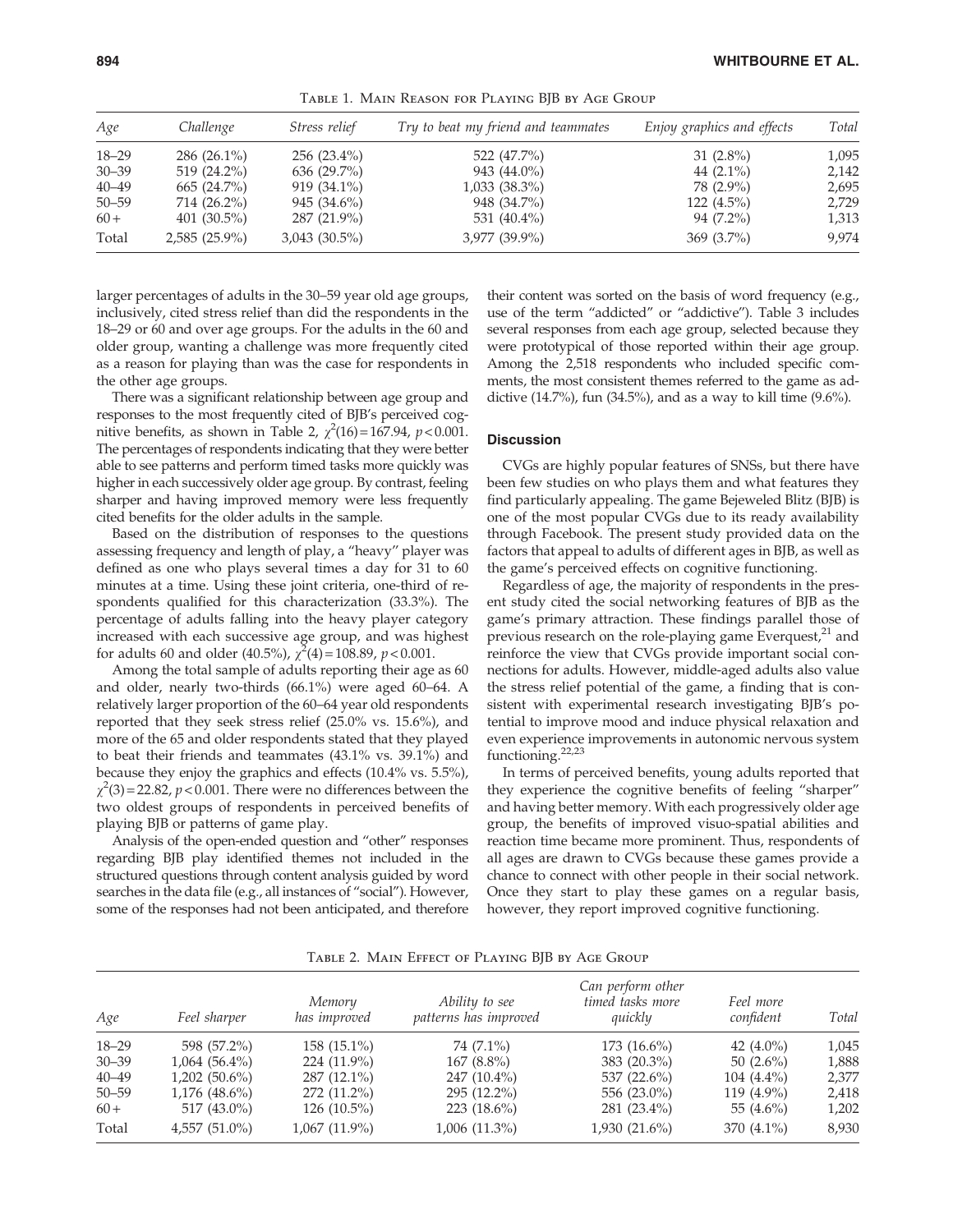## 65 and older:

At the age of 72, it is a very entertaining way to take a rest from daily chores and also a good way to stimulate the brain cells. I very much enjoy trying to beat my daughter-in-law; she is a very good player.

It gives me a feeling of confidence and accomplishment.

Nothing I can think of. I play because I live alone. It gives me something to do. I lost my husband after 51 years of marriage. There is [sic] a lot of things you don't enjoy alone.

#### 60–64:

As a person who is reaching, or some may tell me has reached, the age when the mental faculties are reducing, I like to play games that make you thing and keep the mind active.

I like the game telling me what a great job I did.

Online games provide a social network that many people, especially retired seniors, need. I have met many people who I now count among my friends and have even traveled across the United States to see some of these people, and they have come to see me.

## 55–59:

It's my go-to way to relax after working 8 hours (on a computer all day, I might add). I used to read a lot, but now the computer is my way to escape.

My job is complicated, distressing, and all day I have to listen hard and help to problem solve. This game is a little time out and has a beginning, an end, all achieved in 1 minute. I never get that in the day.

Hmmm...hope this study results in finding that contrary to my son's opinion, these games are not turning my brain into mush. I tell him I just need to relax when I get home, and I like the mindlessness of it all. He says that is precisely the problem! Oh well.

#### 50–54:

The game appeals to my need for order, structured rewards for doing it right, and making sense out of chaos.

- Something to do when I have nothing else to do at work.
- Most people my age, in my experience, play because it is a connection to others. A way of not feeling alone. Better than watching TV.

## 40–49:

Games that involve a bit of strategy help with problem solving skills. Games that you can drop in and out of while doing other things help with multitasking and organization skills.

I am a middle-aged single female, and it is something that I do for me. I only compete against myself for the most part. I play more with time off; like television, it is a relaxer.

I enjoy playing online games to help de-stress myself after a day at work. I find that by playing for about 30–60 minutes when I come helps me to unwind and relax.

## 30–39:

Mostly I just play as a few minutes to escape from the world of my children.

I admit that playing Bejeweled Blitz is the one game I play to specifically help me concentrate. I was pretty sick when I first started playing and had a lot of trouble with ''brain fog,'' and it has helped me so much in regaining my focus and clarity. It's also exciting and fun!

I feel that playing these games stimulates my brain, while at the same time allowing part of it to rest. These games can be "mindless," yet improve my overall focus at the same time.

## 25–29:

Brain games are ALOT of fun...I FEEL the effects very quickly and feel that my mental capacities have increased.

I finished school, but I would always make a point to relax and play Bejeweled for about 10 minutes before taking an exam. I felt it really woke me up and made me focused.

I think Bejeweled helps clear my mind after a long day at work, relieves some stress, and sharpens my mental awareness.

# 18–24:

It's all for fun and to stay as a kid in our hearts no matter what age u are.

I find that I like games that require very little commitment. For example, I've never been able to get into RPGs that have long stories and missions because they just seem like way too much effort for a game...I always stuck to racing, fighting, and puzzle games because you or someone that's never even played the game can easily pick it up have a few fun rounds, laps, etc. and be done with it.

Where my partner and others can just sit and watch TV, I cannot, so I play Bejewelled Blitz/other Facebook games while "watching" TV with my partner.

In addition to highlighting age differences in reasons for and perceived benefits, the findings from the present study are the first to show that heavy game play is associated with older age in adulthood, as the oldest respondents (68% of whom were retired) were also the most likely to be heavy game players. In contrast to the image of the ''typical'' CVG players as a young adult, these findings on a large online sample show that it is the older adults who report the heaviest game play patterns.

Responses to the open-ended question regarding CVG play provided a rich portrait of the factors that motivate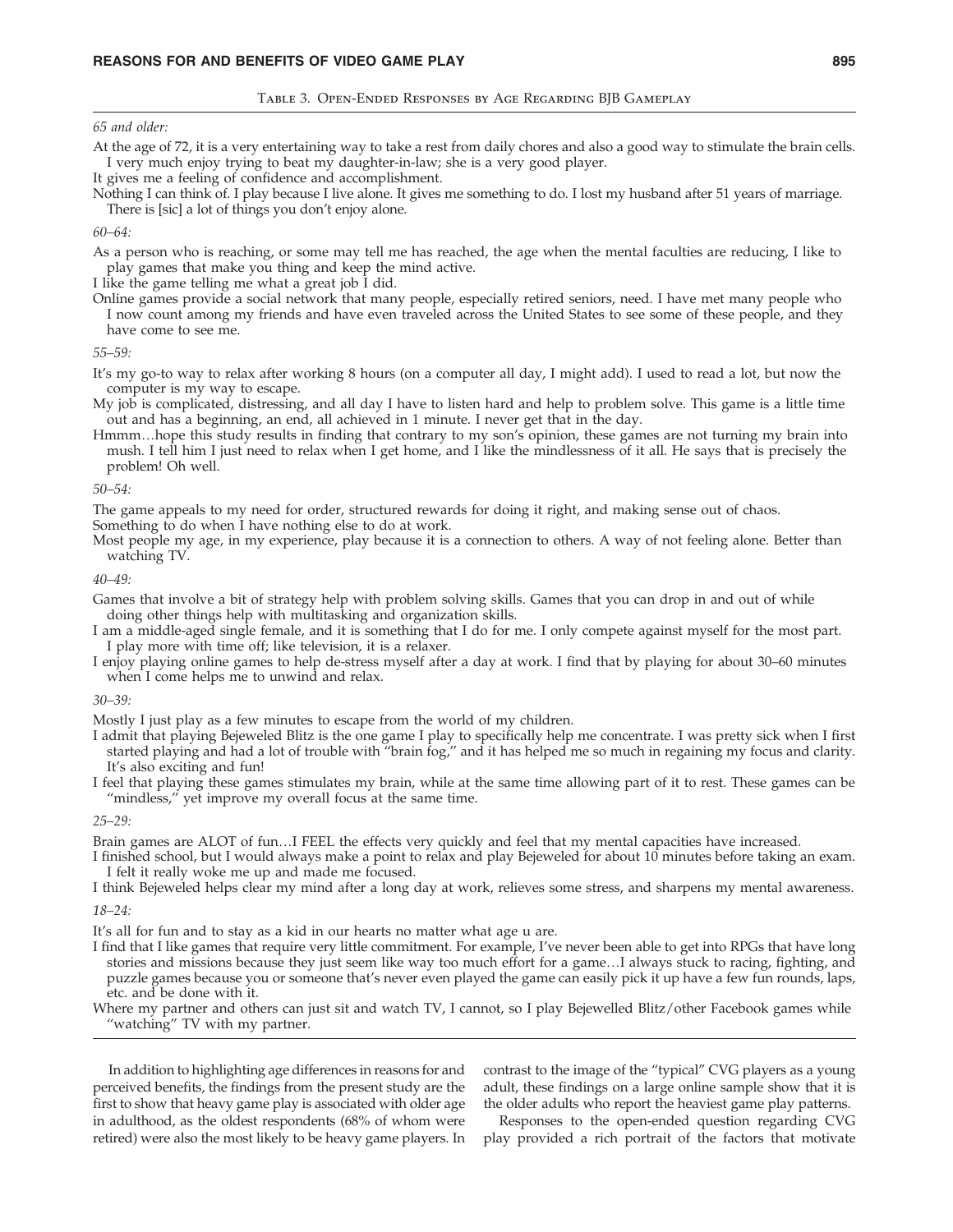individuals to become involved in online games. These comments expand on the perceived cognitive and stress-reducing benefits of the game. In addition, respondents mentioned that they enjoyed the reinforcing features of the game such as the voice providing praise or the sense of accomplishment.

A relatively large number of respondents voluntarily cited the addictive qualities of the game, consistent with reports that prolonged play of CVG can lead to negative outcomes such as Internet addiction, particularly for certain vulnerable individuals.<sup>24</sup>

Some respondents mentioned that they continued to see the patterns even after they had stopped playing, such as while trying to fall asleep, an experience reported typically by younger players and known as game transfer phenomena.<sup>25</sup> One respondent noted that: ''I had a friend (who also plays Bejeweled Blitz) once tell me that she was so addicted to it, she saw two red cars when she was out once and was looking for the third red car to complete the match.'' Others attributed BJB's addictive qualities to the fact that it is over in one minute: "[it] entices you to play just one more game... just one more game..." There was no significant pattern of age differences in the percentages of those who mentioned the game's addictive quality, but there was a trend for the 40–49 year olds to have the highest percentages of those spontaneously mentioning their addiction to the game (17.2%).

Limitations in the present study included the fact that the sample was primarily female, and only limited demographic information was collected, which unfortunately did not include nationality. Like other online surveys, this was a convenience sample. Nevertheless, literature on demographic variables for CVG players is sparse and the results suggest that adults of various ages obtain differing cognitive and social benefits from CVG.

If BJB indeed can be shown to induce favorable cognitive changes in older adults, there could be widespread applicability to this growing population as a way to maintain optimal cognitive aging. Moreover, to the extent that a game such as  $B\overline{B}$  can enhance feelings of self-efficacy,<sup>26</sup> video game training may also promote a sense of cognitive control, shown in memory training studies to be beneficial to the performance of older adults.27 Not only would such findings provide encouragement to older adults, but they would also support theoretical models emphasizing the potential for successful cognitive aging and plasticity throughout the life span.

## Acknowledgment

This research was supported by a grant from PopCap Games to Susan Krauss Whitbourne.

# Author Disclosure Statement

No competing financial interests exist.

## **References**

- 1. Dudley B. EA buying PopCap today for up to \$1.3 billion. The Seattle Times, July 12, 2011. http://seattletimes.com/ html/technologybrierdudleysblog/2015585936\_ea\_buying\_ popcap\_-\_today.html (accessed Aug. 19, 2013).
- 2. Information Solutions Group. (2011) PopCap games social gaming research results. www.infosolutionsgroup.com/

pdfs/2011\_PopCap\_Social\_Gaming\_Research\_Results.pdf (accessed Aug. 19, 2013).

- 3. McLaughlin A, Gandy M, Allaire J, et al. Putting fun into video games for older adults. Ergonomics in Design: The Quarterly of Human Factors Applications 2012; 20:13–22.
- 4. Goh JO, Park DC. Neuroplasticity and cognitive aging: the scaffolding theory of aging and cognition. Restorative Neurology & Neuroscience 2009; 27:391–403.
- 5. Eyler LT, Sherzai A, Kaup AR, et al. A review of functional brain imaging correlates of successful cognitive aging. Biological Psychiatry 2011; 70:115–122.
- 6. Dustman RE, Emmerson RY, Steinhaus LA, et al. The effects of videogame playing on neuropsychological performance of elderly individuals. Journals of Gerontology 1992; 47:168–171.
- 7. Strobach T, Frensch PA, Schubert T. Video game practice optimizes executive control skills in dual-task and task switching situations. Acta Psychologica 2012; 140:13–24.
- 8. Basak C, Boot WR, Voss MW, et al. Can training in a realtime strategy video game attenuate cognitive decline in older adults? Psychology & Aging 2008; 23:765–777.
- 9. Nouchi R, Taki Y, Takeuchi H, et al. Brain training game improves executive functions and processing speed in the elderly: a randomized controlled trial. PLoS ONE 2012; 7.
- 10. Basak C, Voss MW, Erickson KI, et al. Regional differences in brain volume predict the acquisition of skill in a complex real-time strategy videogame. Brain & Cognition 2011; 76: 407–414.
- 11. Boot WR, Kramer AF, Simons DJ, et al. The effects of video game playing on attention, memory, and executive control. Acta Psychologica 2008; 129:387–398.
- 12. Terlecki MS, Newcombe NS, Little M. Durable and generalized effects of spatial experience on mental rotation: gender differences in growth patterns. Applied Cognitive Psychology 2008; 22:996–1013.
- 13. Thompson O, Barrett S, Patterson C, et al. Examining the neurocognitive validity of commercially available, smartphone-based puzzle games. Psychology 2012; 3:525–526.
- 14. Fiocco AJ, Yaffe K. Defining successful aging: the importance of including cognitive function over time. Archives of Neurology 2010; 67:876–880.
- 15. Boot WR, Basak C, Erickson, KI, et al. Transfer of skill engendered by complex task training under conditions of variable priority. Acta Psychologica 2010; 135:349–357.
- 16. van Muijden J, Band GPH, Hommel B. Online games training aging brains: limited transfer to cognitive control functions. Frontiers in Human Neuroscience 2012; 6:1–13.
- 17. Ackerman PL, Kanfer R, Calderwood C. Use it or lose it? Wii brain exercise practice and reading for domain knowledge. Psychology & Aging 2010; 25:753–766.
- 18. Bavelier D, Green CS, Pouget A, et al. Brain plasticity through the life span: learning to learn and action video games. Annual Review of Neuroscience 2012; 35:391–416.
- 19. McKay SM, Maki BE. Attitudes of older adults toward shooter video games: an initial study to select an acceptable game for training visual processing. Gerontechnology 2010; 9:5–17.
- 20. PopCap Customer Support. (2013) Bejeweled Blitz. http:// support.popcap.com/facebook/bejeweled-blitz (accessed Aug. 19, 2013).
- 21. Griffiths MD, Davies MNO, Chappell D. Demographic factors and playing variables in online computer gaming. CyberPsychology & Behavior 2004; 7:479–487.
- 22. Russoniello CV, O'Brien K, Parks JM. The effectiveness of casual video games in improving mood and decreasing stress. Journal of CyberTherapy & Rehabilitation 2009; 2:53–66.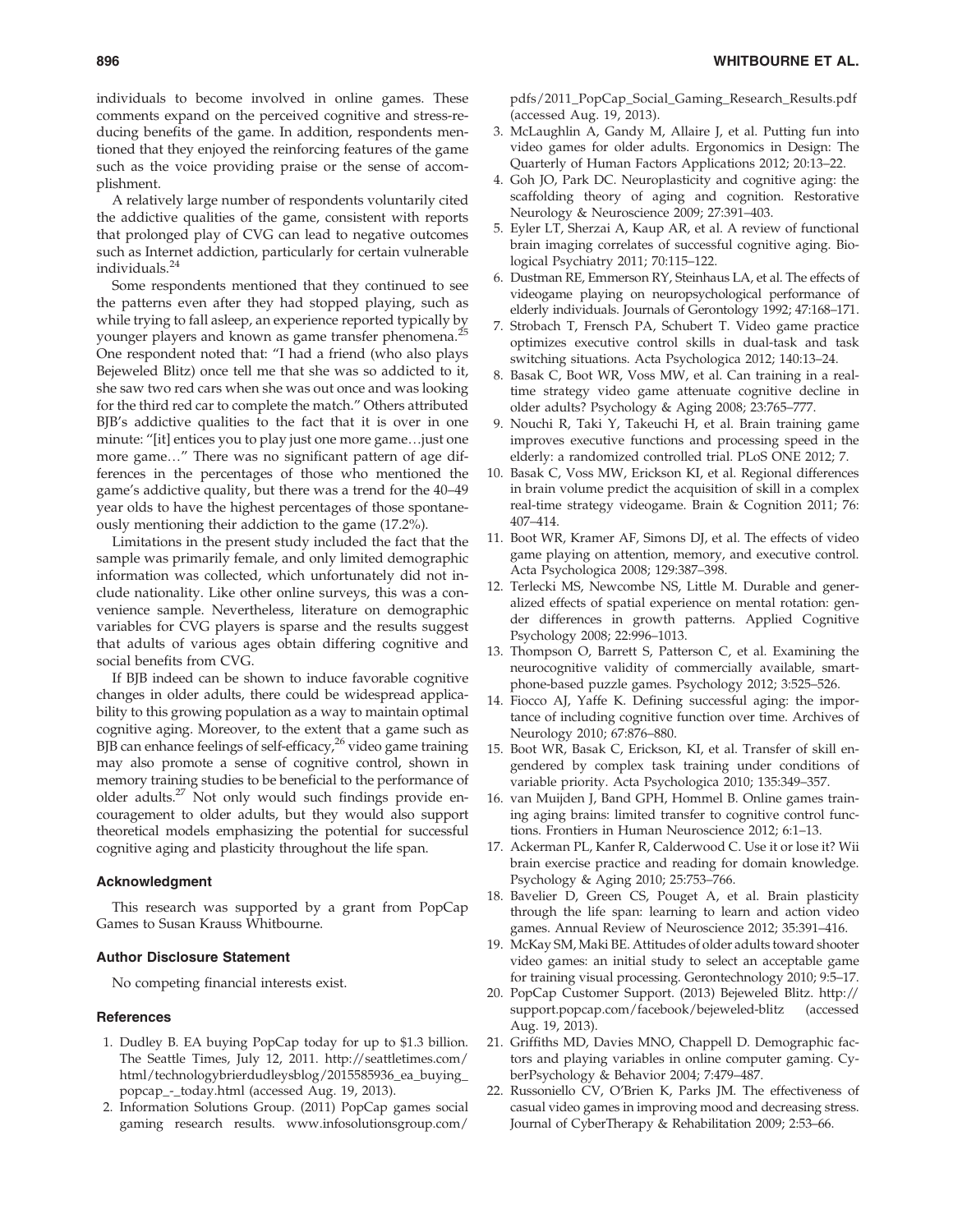- 23. Russoniello CV, O'Brien K, Parks JM. EEG, HRV, and psychological correlates while playing Bejeweled II: a randomized controlled study. Annual Review of CyberTherapy & Telemedicine 2009; 7:189–192.
- 24. Kraut R, Kiesler S, Bonka B, et al. Internet paradox revisited. Journal of Social Issues 2002; 58:49–74.
- 25. Ortiz de Gortari AB, Aronsson K, Griffiths M. Game transfer phenomena in video game playing: a qualitative interview study. IGI Global 2011; 15–33.
- 26. Przybylski AK, Weinstein N, Kurayama K, et al. The ideal self at play: the appeal of video games that let you be all you can be. Psychological Science 2012; 23:69–76.
- 27. Lachman ME, Andreoletti C. Strategy use mediates the relationship between control beliefs and memory performance

for middle-aged and older adults. Journals of Gerontology Series B: Psychological Sciences & Social Sciences 2006; 61:88–94.

> Address correspondence to: Dr. Susan Krauss Whitbourne Department of Psychology 409 Tobin Hall University of Massachusetts Amherst Amherst, MA 01003

E-mail: swhitbo@psych.umass.edu